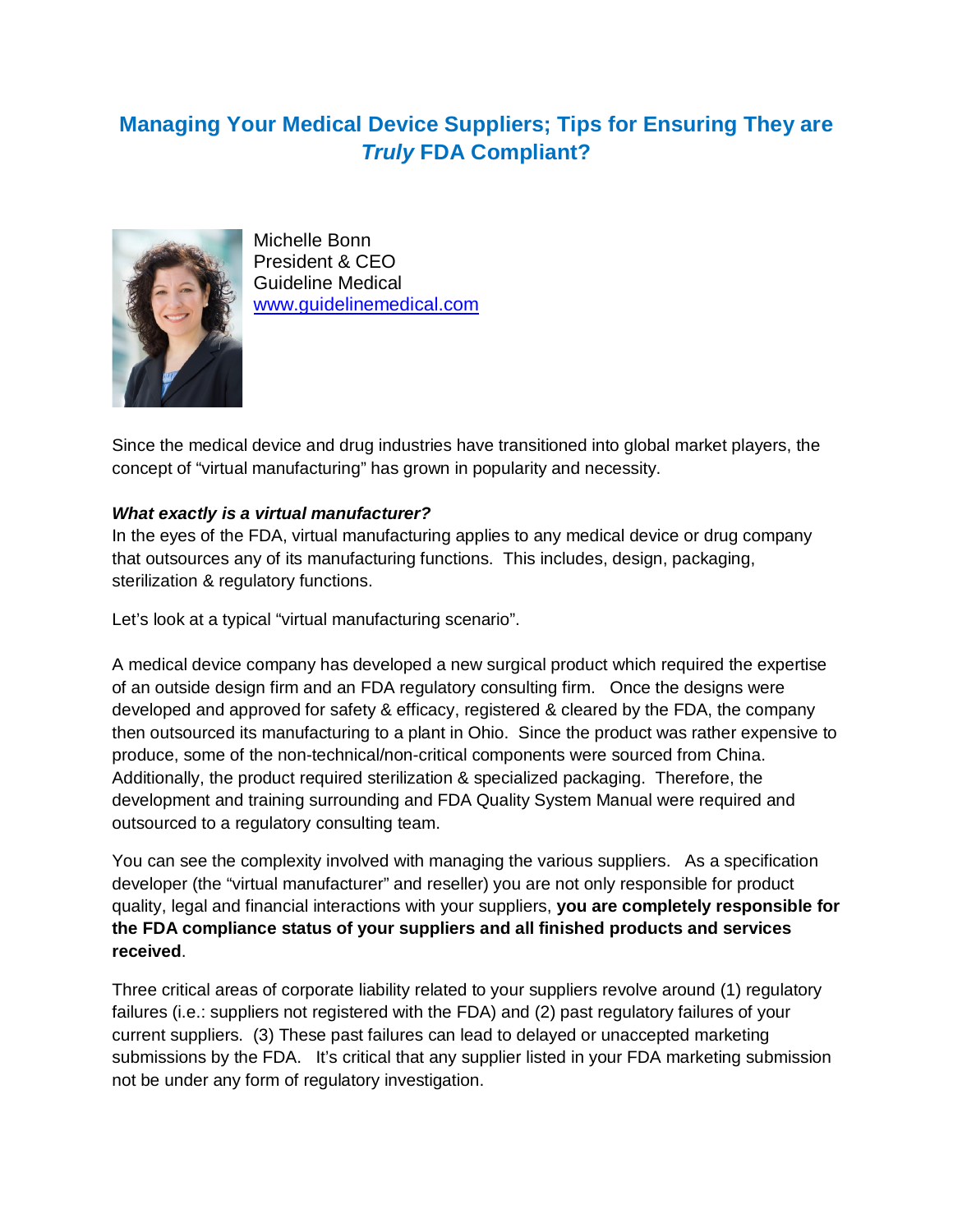# **How do you choose the right suppliers, service providers and sub-tier suppliers to ensure FDA compliance?**

# **1. Set up a due diligence checklist used to vet your suppliers.**

Common criteria include:

- Evaluate technical expertise, production capabilities and logistical experience.
- Evaluate business risks: is the supplier familiar with FDA standards, are they financially stable enough to manage your business for a long period of time?
- Evaluate personnel risks: be absolutely sure the facility is without individuals who are either debarred from or under investigation with the FDA.
- Ask yourself: if key personnel ever leave the facility, will product quality or safety be jeopardized?

**Be Aware:** If you are using off shore suppliers for parts or finished devices: it is critical to ensure those suppliers have not been placed on the FDA import "red-list". Upon delivery at port, if the supplier is marked on this red list, your products can be placed on detention without inspection and held for up to 30 calendar days. "Red list" companies can kill the productivity and profitability of your company due to the prevention of sales and fees to hold the products in detention.

The FDA's PREDICT program (Predictive Risk Based Evaluation for Dynamic Import Compliance Technology) is an electronic system that grants import admission of FDA regulated products.

Based on the data provided by this program, the FDA estimates that Medical devices "may proceed" through customs (smoothly, without holding or delays) 15.2% of the time. The lesson here: know your foreign and domestic suppliers WELL.

# **2. Set up an evaluation system for your suppliers:**

- A good rule of thumb: make sure your suppliers meet FDA regulatory requirements on their own. They should be following GMP standards under 21CFR 820 Quality System Regulations. These standards should apply to both internal production and materials purchased from their sub-tier suppliers.
- All standards should be documented within the supplier facility and sub supplier quality system procedures. Ask to review these quality control documents, CAPA files and testing certificates for approved materials, if possible.
- When dealing with process suppliers such as sterilization companies, ensure they have documented process validation procedures in place. These procedures should outline all methods used during the sterilization, packaging and /or testing processes. Sterilization Process validation is an FDA QSR 820 requirement.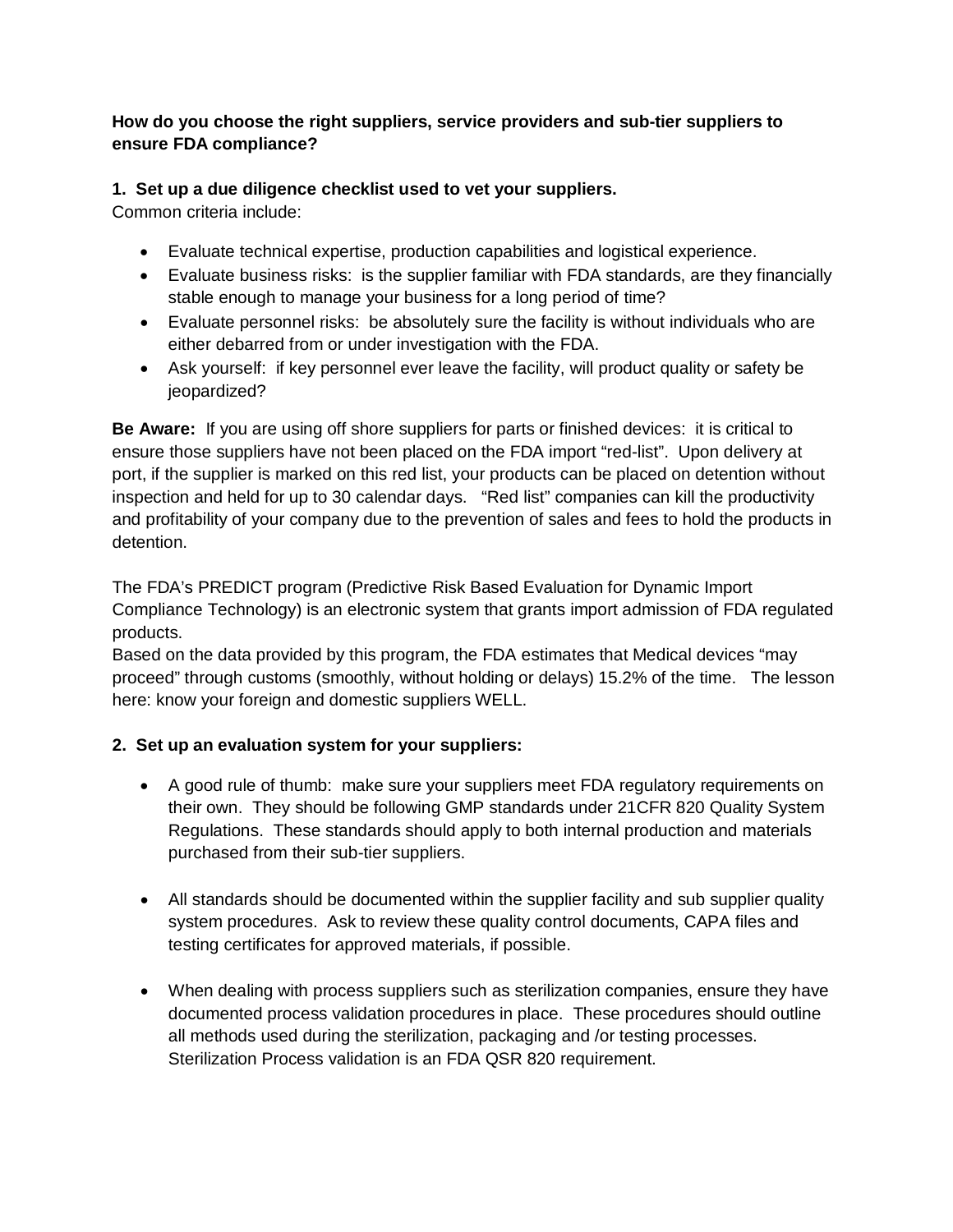• Set up either a paper (quality manual investigation) or a physical plant audit system to check your suppliers. The paper process should investigate past work performances & process control documentation. The on-site audit should look for things like clean work environments and possible on-site hazards that could impact the safety of your finished products. The 2 most common forms of supplier audits are  $2^{nd}$  party audits: customer audit of suppliers, and 3rd party audits performed by independent, outside parties.

#### **3. Develop supplier acceptance criteria for your finished products.**

- Contracts are a critical component to ensuring product specifications and manufacturing processes are followed carefully. The contract can be your safety net for both financial and product quality purposes.
- Supplier contracts typically outline how products should be produced and which specifications are to be followed. Other important details to include; sub-supplier standards and documentation regarding testing procedures, materials testing certificates, process and product validations, how defective products will be handled or disposed of, and who is financially responsible for product defects. Lastly, the contract should outline how the factory will respond or inform you of critical materials, process or personnel changes. All of the product controls, drawings and details should be included with the contract.
- Purchase orders including product and payment specifications can be used, like a contract, if you are working on a non-critical product or service. This is a common practice when using training or regulatory consultants and/or ordering minor product parts from outside factories.

# **4. Develop a process for controlling suppliers for the long-term.**

Design specific supplier metrics than can be measured and checked over time.

# **Good measurements include items like:**

Effectiveness (how well is the process satisfying you, the customer). Efficiency (how well the process is using resources and materials). Cycle time metrics (how well does the process convert inputs into outputs). \* Supplier Audit programs should also be incorporated into your control process.